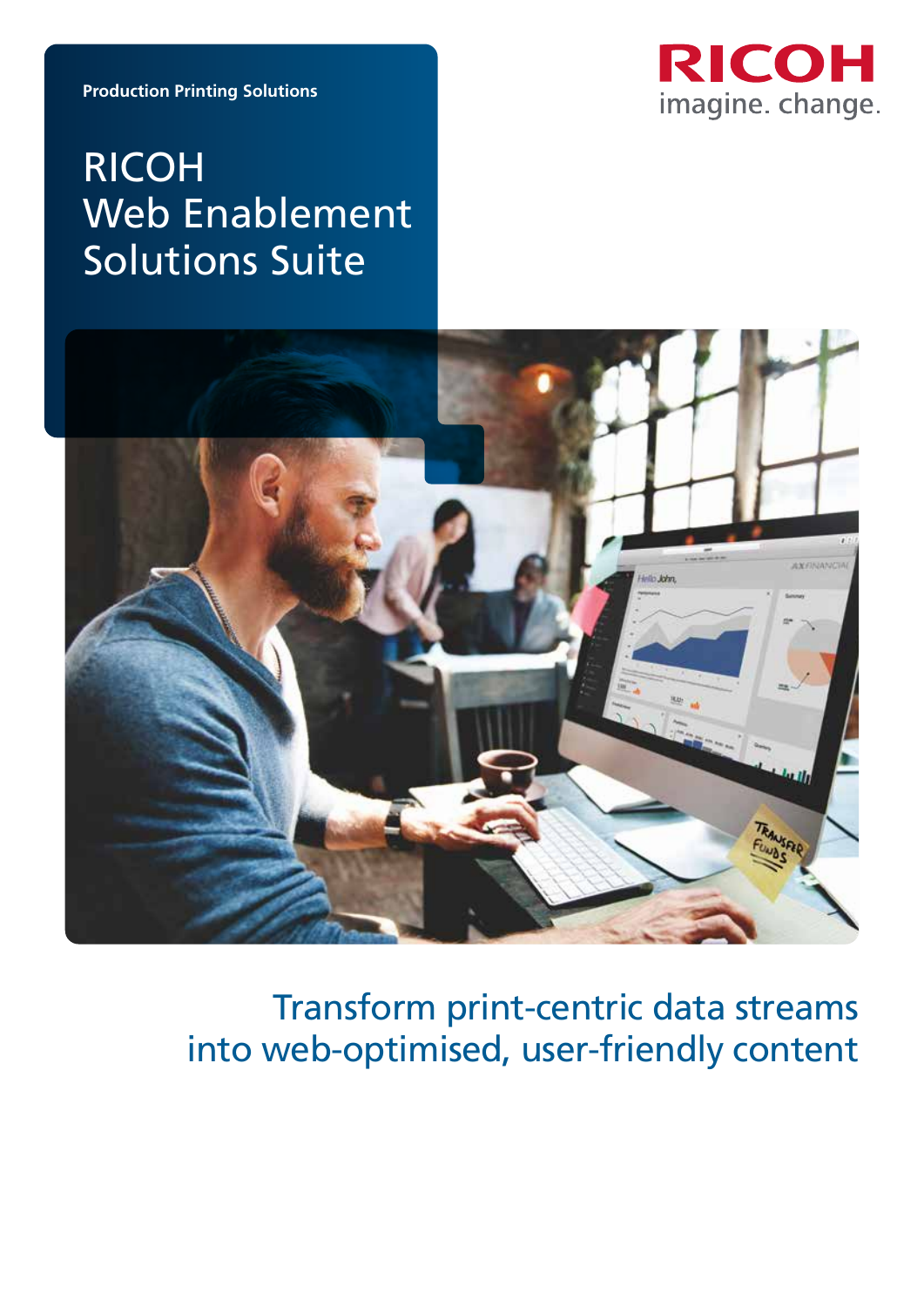## **Let customers take their information on the go**

#### For as long as businesses have existed, there has been important information for them to communicate to their customers.

In today's information-rich age, the need for businesses to accurately, quickly communicate has never been greater. In today's on-the-go, cost and environment conscious world, paper documents – which are often looked at just once and then filed or thrown away – can seem inconvenient and antiquated.

The RICOH Web Enablement Solutions Suite, which is comprised of a set of complementary products, helps to transform print-centric data streams into web-ready documents with utmost fidelity.

#### Products include:

- RICOH Line2PDF Plus
- RICOH AFP Visual Environment
- RICOH PS2PDE and RICOH PCL2PD
- RICOH AFP2PDF Plus

# Benefits

- Transforms documents for optimal web use while maintaining fidelity
- Empowers on-the-go users to access crucial information where, when and how they need it
- Puts helpdesk and customers on the same page (literally) by helping to ensure both parties see the same document in the exact same way, aiding troubleshooting
- RICOH AFP Merge
- RICOH TIFF2PDF Plus

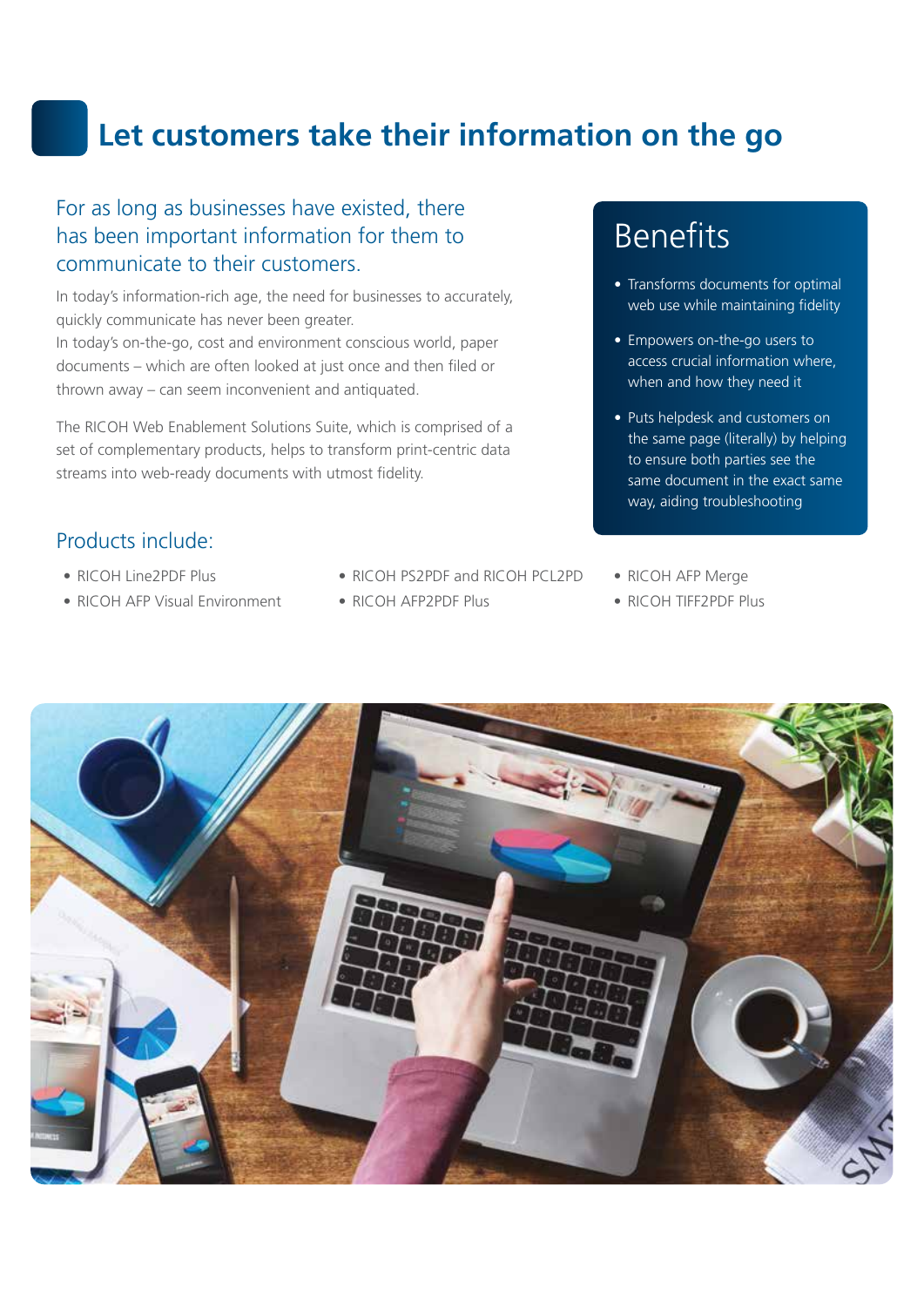### **To better understand how this is accomplished, take a closer look at the component solutions.**

#### RICOH Line2PDF Plus

Line data documents can be extremely simplistic. However, when it comes to customer communications, you often want to show a little more visual acumen, which often means converting to PDF for web presentment. In keeping with the flexibility of line data, Line2PDF Plus operates on any system that supports JAVA Version 1.6 or later, running in the background to create high-fidelity PDF documents that are both easy to view online and fully integrated with your content management system.

#### RICOH AFP Visual Environment

You may find yourself needing to modify your AFP data stream, but the people who created it are no longer available to make the changes. What do you do? With AFP Visual Environment, you can add or change index values, hide unwanted content, create barcodes and even redact sensitive data. AFP Visual Environment lets you change or enhance your AFP data without making changes to the applications that created it.

#### RICOH AFP Merge

Often times, you find yourself printing small print runs on your continuous feed printers, which can lead to increased paper usage and longer print times. With AFP Merge, you can gather up those small prints runs and combine them into one, knocking them out in a time and cost efficient manner. AFP Merge leverages sophisticated resource comparison capabilities to determine when to-be-merged resources are identical, weeding out duplicates, renaming the surviving resource, and editing resource references throughout the job.

#### RICOH AFP2PDF Plus

Paper documents still have their advantages. They can easily be handed off. They can be marked up without any special expertise. As a result, it's unlikely one entire customer base will want all-electronic or all-paper communication. While Advanced Function Presentation (AFP) is the industry standard in speed and fidelity for print, PDF still maintains some key advantages relative to electronic presentment. While some communicators may choose to create two different workflows for print and electronic communications, AFP2PDF Plus maintains AFP's datarich fidelity in a searchable, web-ready PDF format, without adding clunky, time-consuming steps to the print workflow.

#### RICOH PS2PDF and RICOH PCL2PDF

If your printing volume is low, you're probably using PS or PCL printers. But how do you get PS or PCL documents to the Web? The answer is Ricoh's PS2PDF and PCL2PDF transforms. They allow you to transform both PostScript and PCL into text-searchable Adobe Acrobat Portable Document Format (PDF) files, for easy access over the Web.

#### RICOH TIFF2PDF Plus

Many companies that use older content management systems also use TIFF files. But if you do, you may find yourself wanting to move to a newer system – but what will become of all your old TIFF files? Use Ricoh's TIFF2PDF Plus transform to convert both single and multi-page TIFF files to Adobe Acrobat Portable Document Format (PDF) files for easy storage and presentment on the web.